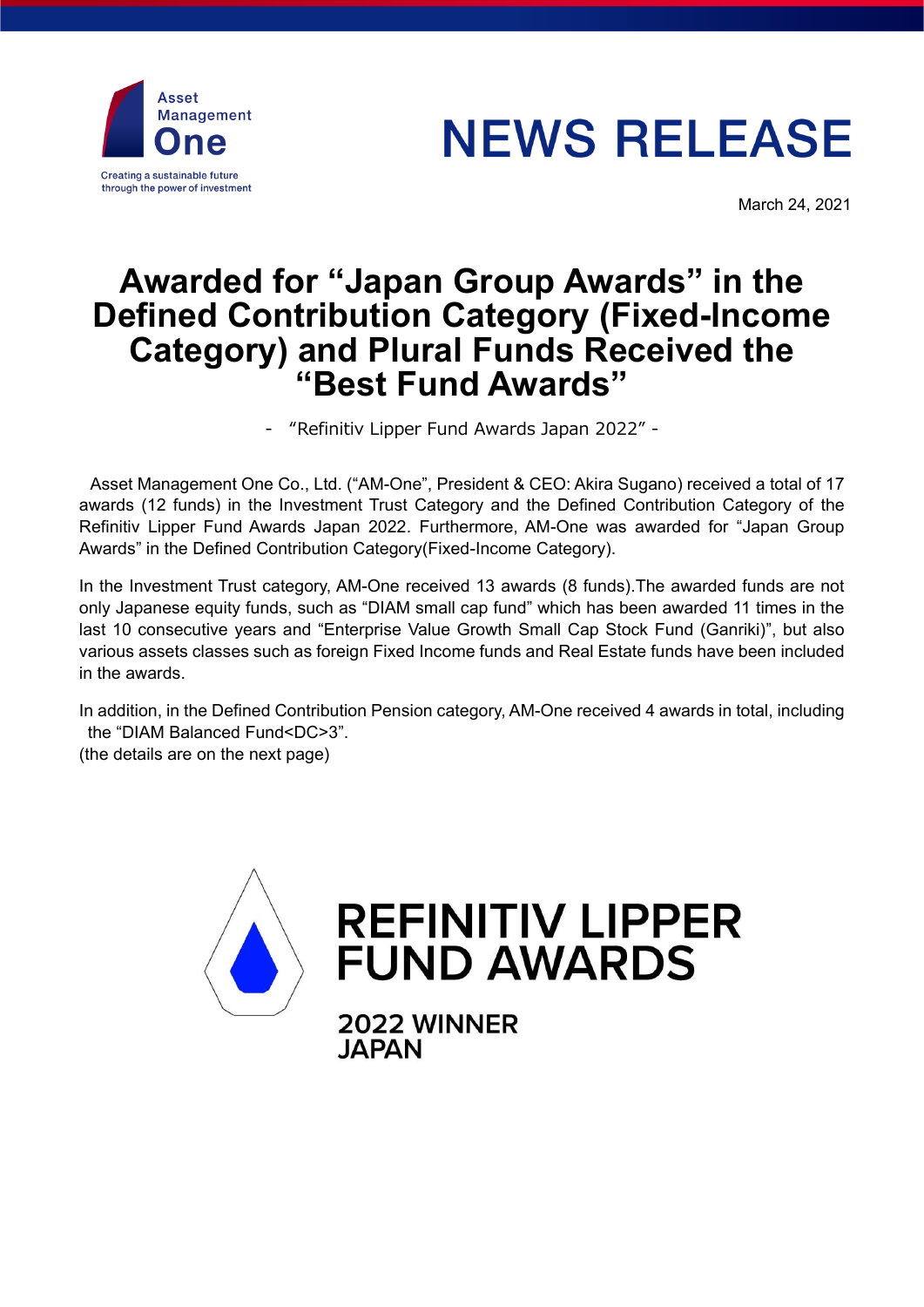### Investment Trust Category

| <b>Award</b><br><b>Period</b> | <b>Fund Name</b>                                                    | <b>Class name</b>                       |
|-------------------------------|---------------------------------------------------------------------|-----------------------------------------|
| (Years)                       |                                                                     |                                         |
| 3                             | Shinko Brazil Bond Fund                                             | <b>Bond BRL</b>                         |
| 3                             | MHAM US Income Open Monthly Settlement Course (Currency Non-Hedged) | Bond USD                                |
| 3                             | Enterprise Value Growth Small Cap Stock Fund (Ganriki)              | Equity<br>Japan<br>Sm&Mid Cap           |
| 3                             | European Real Estate Strategy Fund (Quarterly Distribution)         | Equity Sector Real<br><b>Est Europe</b> |
| 3                             | US Infrastructure Equity Fund(Currency Unhedged)                    | Equity Theme<br>Infrastructure          |
| 5                             | Shinko Brazil Bond Fund                                             | Bond BRL                                |
| 5                             | MHAM US Income Open Monthly Settlement Course (Currency Non-Hedged) | Bond USD                                |
| 5                             | Enterprise Value Growth Small Cap Stock Fund (Ganriki)              | Equity<br>Japan<br>Sm&Mid Cap           |
| 5                             | European Real Estate Strategy Fund (Quarterly Distribution)         | Equity Sector Real<br>Est Europe        |
| 10                            | Frontier World Income Fund                                          | Emerging<br>Bond<br>Markets Global LC   |
| 10                            | MHAM US Income Open Monthly Settlement Course (Currency Non-Hedged) | Bond USD                                |
| 10                            | Mizuho US High Yield Open B Course                                  | Bond<br><b>USD</b><br>High<br>Yield     |
| 10                            | DIAM small cap fund                                                 | Equity<br>Japan<br>Sm&Mid Cap           |

## Defined Contribution Pension Category

| <b>Award</b><br><b>Period</b><br>(Years) | <b>Fund Name</b>                                                | Class name               |
|------------------------------------------|-----------------------------------------------------------------|--------------------------|
| 3                                        | DIAM-Janus Global Core Plus Bond Fund (For Defined Contribution | Bond Global JPY          |
|                                          | Plan)                                                           |                          |
| 3                                        | Life Cycle Fund 3 For Defined Contribution Plan                 | Mixed Asset JPY Balanced |
| 10                                       | MHAM Japan Growth Stock Fund (DC Pension)                       | Equity Japan             |
| 10                                       | DIAM Balanced Fund <dc>3</dc>                                   | Mixed Asset JPY Balanced |

\*Evaluation base date: as of the end of December 2021

\*The results are based on the analysis of past performance and are necessarily indicative of future performance.

Encouraged by these awards, AM-One is committed to strive to provide products and services that contribute to the asset management of all investors and improve their investment performance, aiming to be an asset manager who will help nurture the future of all our clients.